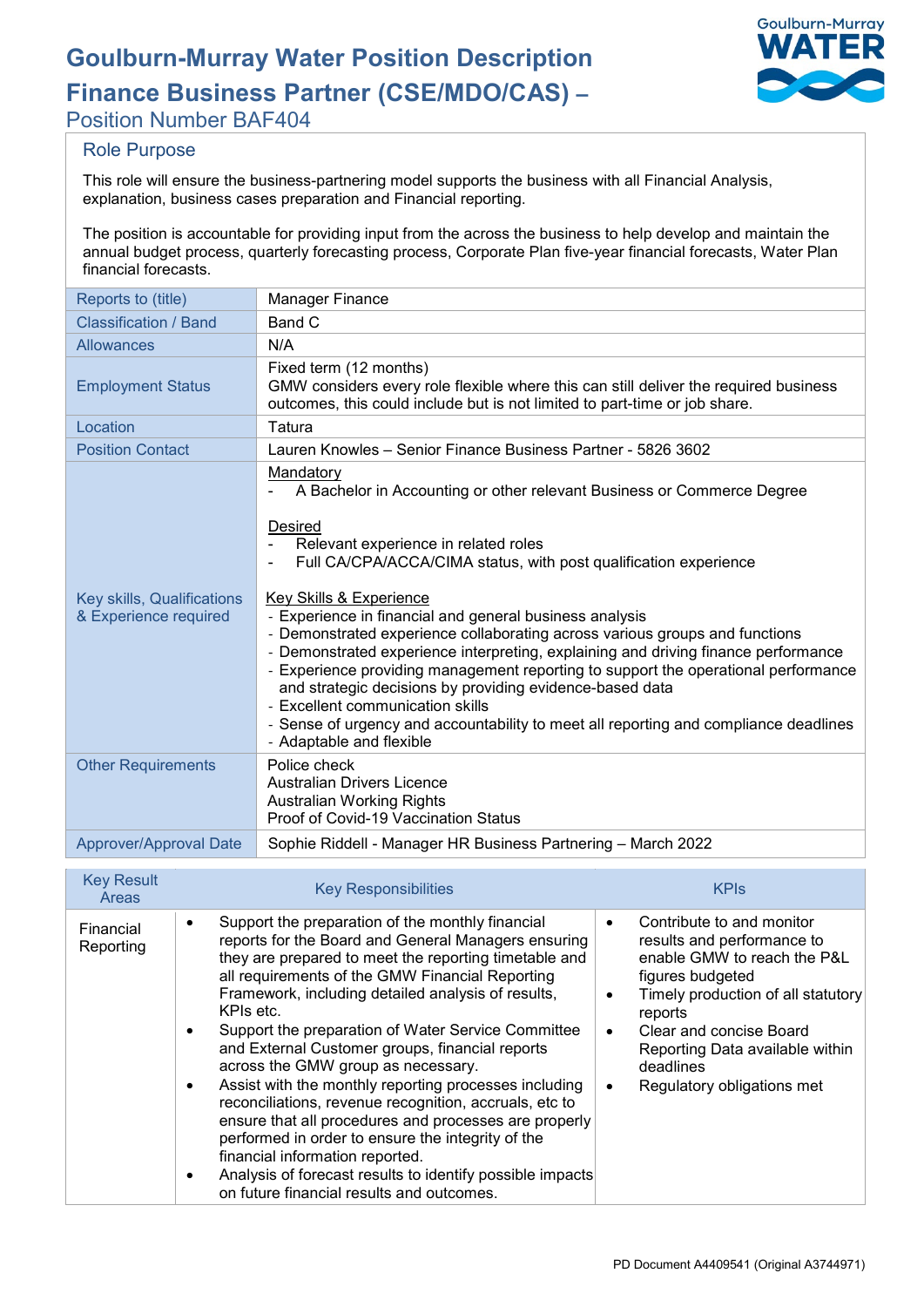|                                                                                                                                                                                                                                                                                                                                                                                                                                                                                                                                                                                                                                                                                                                                                                                                                                                                                                                                                                                                                                                                                                                                                                                                                                                        | Support the development, enhancement and<br>$\bullet$<br>continuous improvement of XL-One reports.                                                                                                                                                                                                                                             |                                                                                                                                                                                                                                                                                                                           |
|--------------------------------------------------------------------------------------------------------------------------------------------------------------------------------------------------------------------------------------------------------------------------------------------------------------------------------------------------------------------------------------------------------------------------------------------------------------------------------------------------------------------------------------------------------------------------------------------------------------------------------------------------------------------------------------------------------------------------------------------------------------------------------------------------------------------------------------------------------------------------------------------------------------------------------------------------------------------------------------------------------------------------------------------------------------------------------------------------------------------------------------------------------------------------------------------------------------------------------------------------------|------------------------------------------------------------------------------------------------------------------------------------------------------------------------------------------------------------------------------------------------------------------------------------------------------------------------------------------------|---------------------------------------------------------------------------------------------------------------------------------------------------------------------------------------------------------------------------------------------------------------------------------------------------------------------------|
| Support the development of G-MW's annual,<br>$\bullet$<br><b>Budgeting</b><br>operating expenditure and capital expenditure<br>and<br>budgets, in partnership with the business.<br>Forecasting<br>Support the enhancement of the budget and<br>$\bullet$<br>forecasting tools and processes across the GM group<br>Support the quarterly forecasting process in partnering<br>٠<br>with the business<br>Responsible for the provision of analysis of budgets<br>٠<br>and forecasts to determine impact on the business<br>including GMW's financial sustainability metrics.<br>Provides financial insights to your customer group<br>٠<br>through the accurate and timely consolidation and<br>reporting of budget, forecasts/plans and future<br>strategic options including trend analysis and insight in<br>future cost projections.<br>Facilitating activities such as; cost reduction and<br>$\bullet$<br>process efficiency opportunities, budgeting,<br>forecasting, planning and project evaluations.<br>Support the provision of financial data for the<br>$\bullet$<br>Corporate Plan, Water Plan and Essential Services<br>Commission<br>Budget and forecast report and value add<br>$\bullet$<br>commentary preparation for budget owners |                                                                                                                                                                                                                                                                                                                                                | Timely production of budget and<br>$\bullet$<br>forecast reports to assist<br>decision making<br>Contribute to and monitor<br>$\bullet$<br>results and performance to<br>enable GMW to reach the P&L<br>figures budgeted                                                                                                  |
| Provision of information and key expenditure<br>$\bullet$<br>$\bullet$<br>Pricing and<br>assumptions to facilitate annual pricing information<br>Analysis                                                                                                                                                                                                                                                                                                                                                                                                                                                                                                                                                                                                                                                                                                                                                                                                                                                                                                                                                                                                                                                                                              |                                                                                                                                                                                                                                                                                                                                                | All customer pricing is accurate<br>and recovers operational costs                                                                                                                                                                                                                                                        |
| Support the Finance Business Partnering Manager<br>$\bullet$<br>Stakeholder<br>coordinate Group reporting including the Corporate<br>Management<br>Plan, Budget and Quarterly Forecasts.<br>Assistance to non financial executives and managers<br>$\bullet$<br>within the organisation in respect of financial<br>information and analysis.<br>Respond to requests for financial forecasting<br>$\bullet$<br>information for other Authorities/Departments<br>Liaison with internal audit as required.                                                                                                                                                                                                                                                                                                                                                                                                                                                                                                                                                                                                                                                                                                                                                |                                                                                                                                                                                                                                                                                                                                                | Stakeholder feedback<br>$\bullet$<br>Provision of consistent, timely<br>٠<br>and authoritative advice to<br>stakeholders and the<br>publishment of Statutory<br><b>Financial Reports</b><br>All financial compliance<br>٠<br>obligations met                                                                              |
|                                                                                                                                                                                                                                                                                                                                                                                                                                                                                                                                                                                                                                                                                                                                                                                                                                                                                                                                                                                                                                                                                                                                                                                                                                                        | Note: Other duties and responsibilities may be required as reasonably directed                                                                                                                                                                                                                                                                 |                                                                                                                                                                                                                                                                                                                           |
|                                                                                                                                                                                                                                                                                                                                                                                                                                                                                                                                                                                                                                                                                                                                                                                                                                                                                                                                                                                                                                                                                                                                                                                                                                                        | Mandatory Key Result Areas for all GMW positions                                                                                                                                                                                                                                                                                               |                                                                                                                                                                                                                                                                                                                           |
| Safety                                                                                                                                                                                                                                                                                                                                                                                                                                                                                                                                                                                                                                                                                                                                                                                                                                                                                                                                                                                                                                                                                                                                                                                                                                                 | Comply with all GMW OH&S standards,<br>٠<br>policies and procedures<br>Contribute to the continuous improvement of<br>٠<br>HSE systems by consulting with staff and<br>passing on recommendations to improve the<br>system to the HSE Team                                                                                                     | Investigate and close out incident and hazard<br>$\bullet$<br>reports on time<br>Workplace inspection findings corrected<br>$\bullet$<br>Internal Audit finding actions corrected<br>$\bullet$<br>All staff mandatory training completed<br>$\bullet$<br>Safety meetings conducted with actions<br>$\bullet$<br>completed |
| Policies<br><b>Key Relationships</b>                                                                                                                                                                                                                                                                                                                                                                                                                                                                                                                                                                                                                                                                                                                                                                                                                                                                                                                                                                                                                                                                                                                                                                                                                   | Adhere to GMW policies and procedures<br>$\bullet$<br>Stay up-to-date on all GMW policies<br>Ensure all GMW policies are promulgated<br>$\bullet$<br>and adhered to<br>Advise on potential changes to policies as<br>٠<br>required by local conditions<br>Ensure all policies are communicated to,<br>$\bullet$<br>and understood by, the team | Audit results (internal)<br>Numbers of issues escalated through team not<br>adhering to policies                                                                                                                                                                                                                          |
|                                                                                                                                                                                                                                                                                                                                                                                                                                                                                                                                                                                                                                                                                                                                                                                                                                                                                                                                                                                                                                                                                                                                                                                                                                                        |                                                                                                                                                                                                                                                                                                                                                | All GMW employees are responsible for managing aspects of our customer/stakeholder relationships and service                                                                                                                                                                                                              |
|                                                                                                                                                                                                                                                                                                                                                                                                                                                                                                                                                                                                                                                                                                                                                                                                                                                                                                                                                                                                                                                                                                                                                                                                                                                        | interactions, and will work proactively to deliver a consistent customer experience.                                                                                                                                                                                                                                                           |                                                                                                                                                                                                                                                                                                                           |